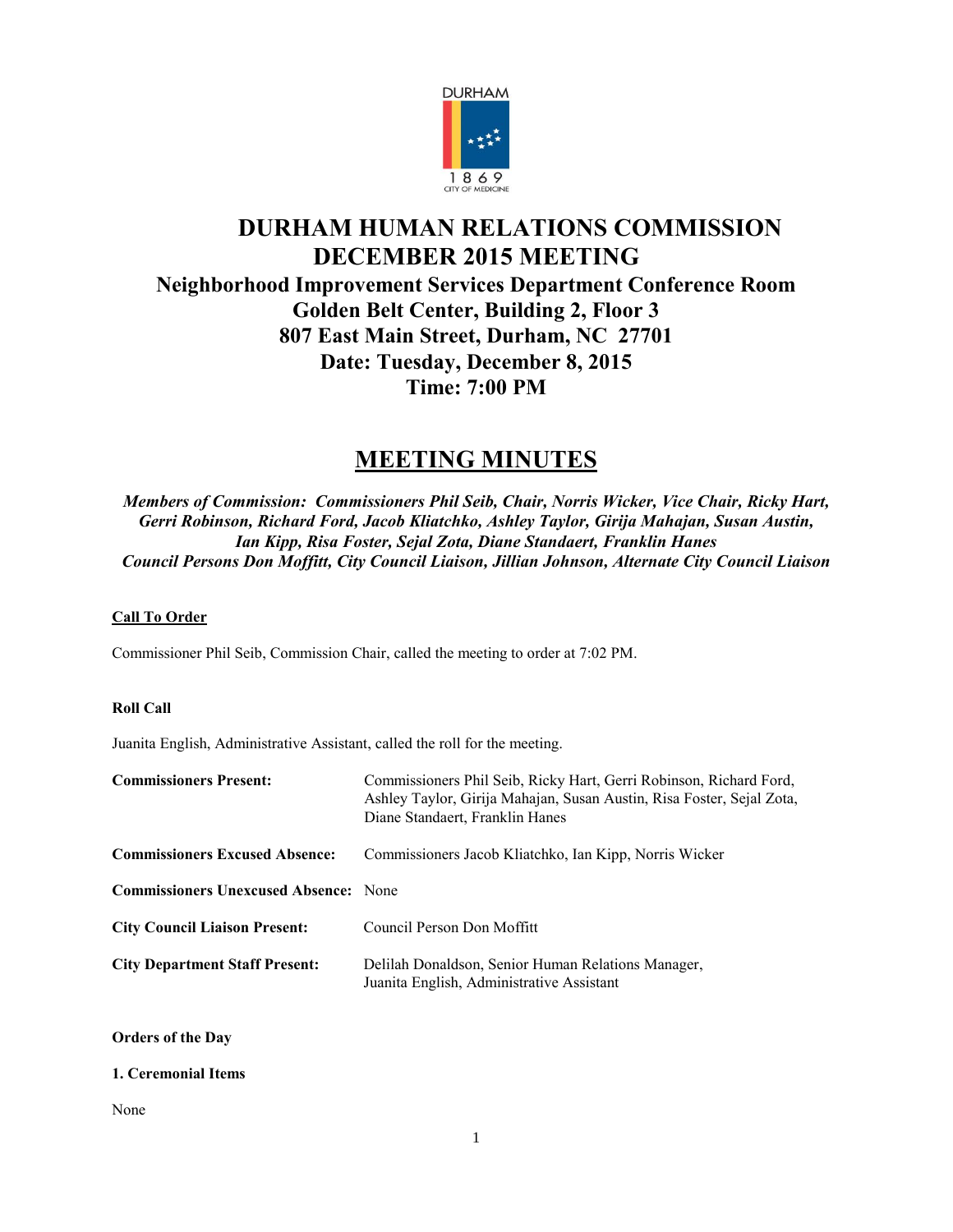## **2. Public Comments**

None

## **3. Approval of Minutes**

Commissioner Richard Ford made a motion to approve the meeting minutes of the October 2015 DHRC meeting held on Tuesday, October 13, 2015; Commissioner Gerri Robinson seconded the motion; the motion was unanimously approved.

#### **4. Presentations**

None

# **5. Executive Committee Report**

Commissioner Phil Seib, Commission Chair, conducted an Executive Committee meeting with the Subcommittee Chairs at 6:30 PM, before the full Commission meeting was held at 7:00 PM.

#### **6. Committee & Special Project Reports**

#### **Standing Committees:**

# **Community Outreach Committee:**

Commissioner Norris Wicker, Committee Chair, was not present at the meeting, therefore, no report was given.

# **Human Relations Hearing Committee for Housing Appeals:**

Commissioner Gerri Robinson, Committee Chair, reported to the Commission that there was nothing to report.

#### **Policies & Procedures Committee:**

Commissioner Susan Austin, Committee Chair, reported to the Commission that there was nothing to report.

#### **Special Events Committee:**

Commissioner Ashley Taylor, Committee Chair, reported to the Commission that there was nothing to report.

#### **Website/Marketing Committee:**

Commissioner Richard Ford, Committee Chair, reported to the Commission that he will continue to report on any activities that Commission members let him know about. He asked that Commission members send him information about where they went and what was discussed when they attend meetings and events as representatives of the Commission. He asked that when Commission members go before City Council to please take a photo that he can post. He reported that he does not yet know how to post agendas on Facebook.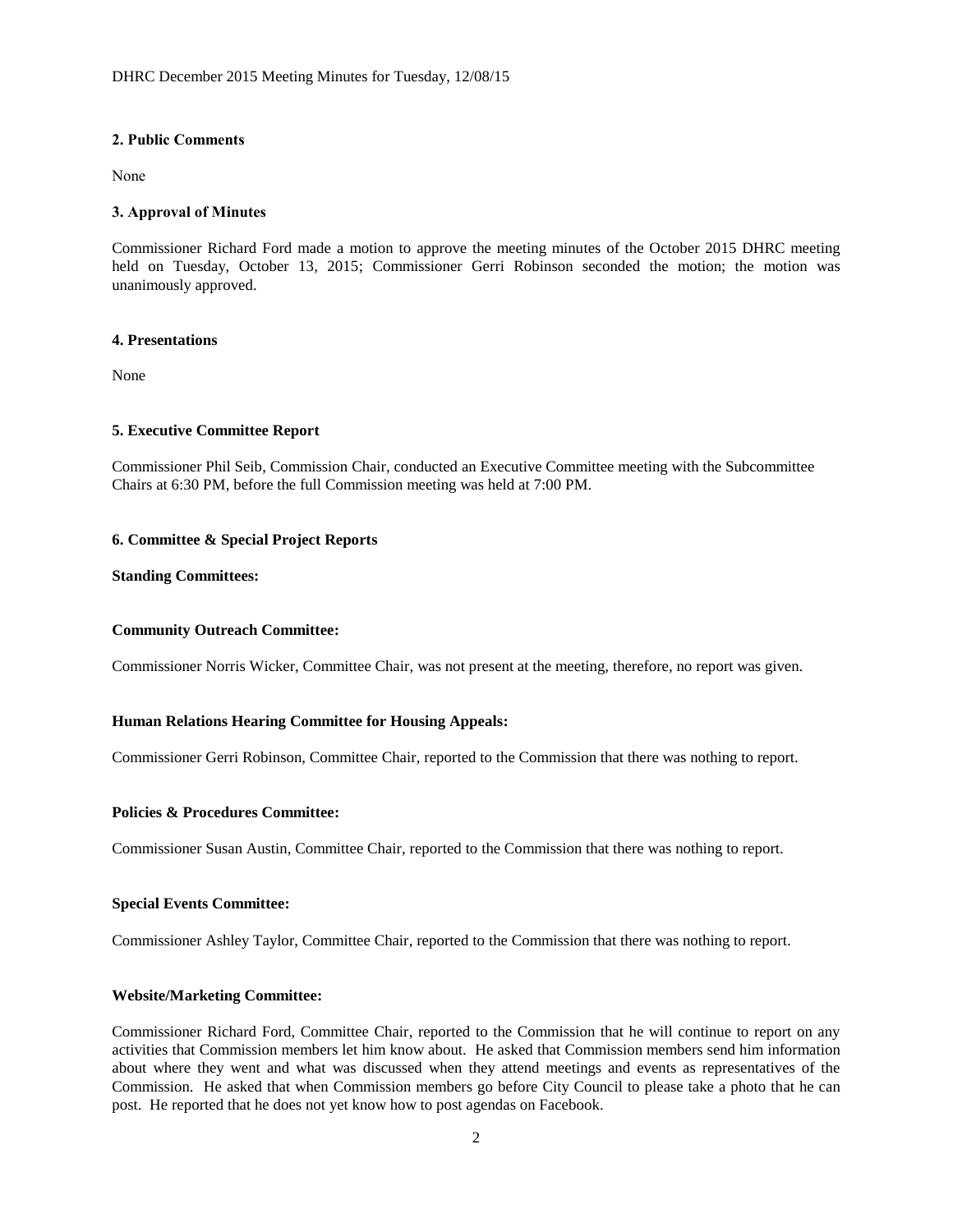# **Ad Hoc Committees:**

#### **Commission Composition Committee:**

Commissioner Sejal Zota, Committee Chair, reported to the Commission that the Commission Composition Ordinance Revision would be on the City Council's Work Session agenda for Thursday, December 10, 2015, and she would be at the City Council's Work Session to answer any questions that the City Council members may have about the Commission Composition Ordinance Revision.

#### **Veterans Day Public Acknowledgement Committee:**

Commissioner Richard Ford reported that he and Commissioner Risa Foster participated in the Durham County Veterans' Day Recognition and Celebration Program held on Veterans Day, Wednesday, November 11, 2015, at 11:00 AM until 1:00 PM at the Durham County Health and Human Services Building.

Note: Commissioner Richard Ford sent an email to the Commission on Tuesday, November 10, 2015, inviting the Commission members to the Durham County Veterans' Day event to be held on Wednesday, November 11, 2015, along with a link to the Durham County's announcement of the program; copy of email and announcement attached, (see Attachment 1 & 2).

Commissioner Susan Austin made a motion to invite the Director of Veterans Affairs to give a presentation to the Commission at a Commission meeting; Commissioner Ashley Taylor seconded the motion; the motion was unanimously approved.

# **Water Management Department Discrimination Complaints Committee:**

Commissioner Susan Austin, Committee Chair, reported that Commissioner Girija Mahajan presented the DHRC's Water Management Department Recommendations at the City Council's Work Session held on Thursday, November 5, 2015.

Note: Delilah Donaldson, Senior Human Relations Manager, sent an email to the Commission on Friday, November 6, 2015, along with a copy of the Herald-Sun news article relating to the City Council Work session held on Thursday, November 5, 2015; copy of email and news article attached, (see Attachment 3 & 4).

# **7. Commissioner Communications and Announcements**

None

# **8. Human Relations Manager's Report**

Since there was no Commission meeting held in November 2015, because the Human Relations Commission Retreat was held in November, Juanita English, Administrative Assistant, sent an email to the Commission and provided the Commission with the Human Relations Manager's Report for October 2015, the HUD Fair Housing Case Report for October 2015, and the Human Relations Calendar for November 2015; copy of email, reports, and calendar attached, (see Attachment 5, 6, 7, & 8).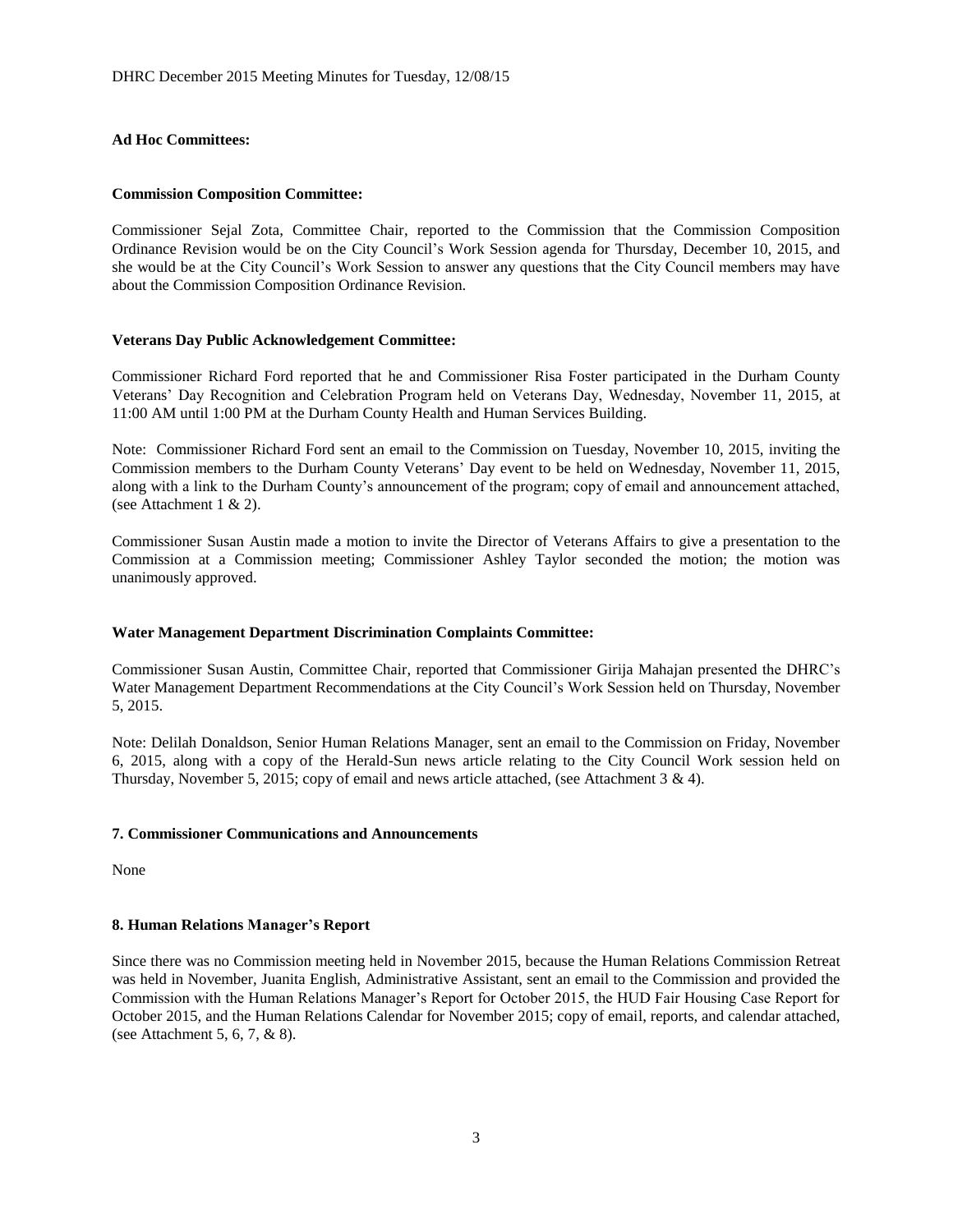Constance Stancil, NIS Department Director, provided the Commission with the Human Relations Manager's Report for November 2015; copy of report attached, (see Attachment 9). She reported to the Commission that at least 400 people have been reached with the Basic Energy Education (BEE) training program since the Human Relations Division started the training program.

Constance Stancil, NIS Department Director, provided the Commission with the HUD Fair Housing Case Report for November 2015; copy of report attached, (see Attachment 10). She reported to the Commission that seven Fair Housing cases have been processed, and nine Fair Housing cases were currently open, and that the goal for the fiscal year is forty Fair Housing cases.

The Commission asked about Fair Housing landlord offenders in Durham. Constance Stancil, NIS Department Director informed the Commission that she would have the department's Technology Solutions staff person prepare a map of Fair Housing landlord offenders in Durham.

#### **8.01 Human Relations Communications/Announcements**

Constance Stancil, NIS Department Director, provided the Commission with the Human Relations Calendar for December 2015; copy of calendar attached, (see Attachment 11). She informed the Commission that a Landlord Training Workshop would be held on Thursday, December 17, 2015, sponsored by the NIS Department, Community Engagement Division.

Commissioner Phil Seib, Commission Chair, asked when there was going to be another Fair Housing Summit held? Constance Stancil, NIS Department Director, informed the Commission that she did not know of an upcoming Fair Housing Summit to be held.

Constance Stancil informed the Commission that the NIS Department, Human Relations Division would be sponsoring the Women's Forum in March in honor of Women's History Month.

# **9. Old Business**

#### **Statement to Federal Government on Proposed Light Rail Transit:**

Commissioner Ian Kipp was not present at the meeting, therefore, there was no report given by Commissioner Ian Kipp about the statement to the federal government on the proposed light rail transit.

Commissioner Diane Standaert informed the Commission that she did help Commissioner Ian Kipp with preparing the statement, and that he did send the statement to the federal government on the night of the October Commission meeting on Tuesday, October 13, 2015.

Note: Commissioner Ian Kipp sent an email to Delilah Donaldson, Senior Human Relations Manager, on Monday, December 14, 2015, informing the NIS Department, Human Relations Division that on Tuesday night, October 13, 2015, with the help of Commissioner Diane Standaert, he submitted a statement to the Our Transit Future website on behalf of the Durham Human Relations Commission; copy of email attached, (see Attachment 12).

The statement that was sent to the Our Transit Future website read as follows:

"Relating to the current plan of the Durham-Chapel Hill Light Rail Line, the Durham Human Relations Commission encourages the City Council, GoTriangle, and the Federal Transit Administration to give close consideration to the race and income demographics of those harmed and those served (or not served) by the light rail. In particular, 1) the current plan, ending at Alston Avenue, does not go far enough east, and 2) does not serve North Carolina Central University or Durham Technical Community College. Thank you, Durham Human Relations Commission."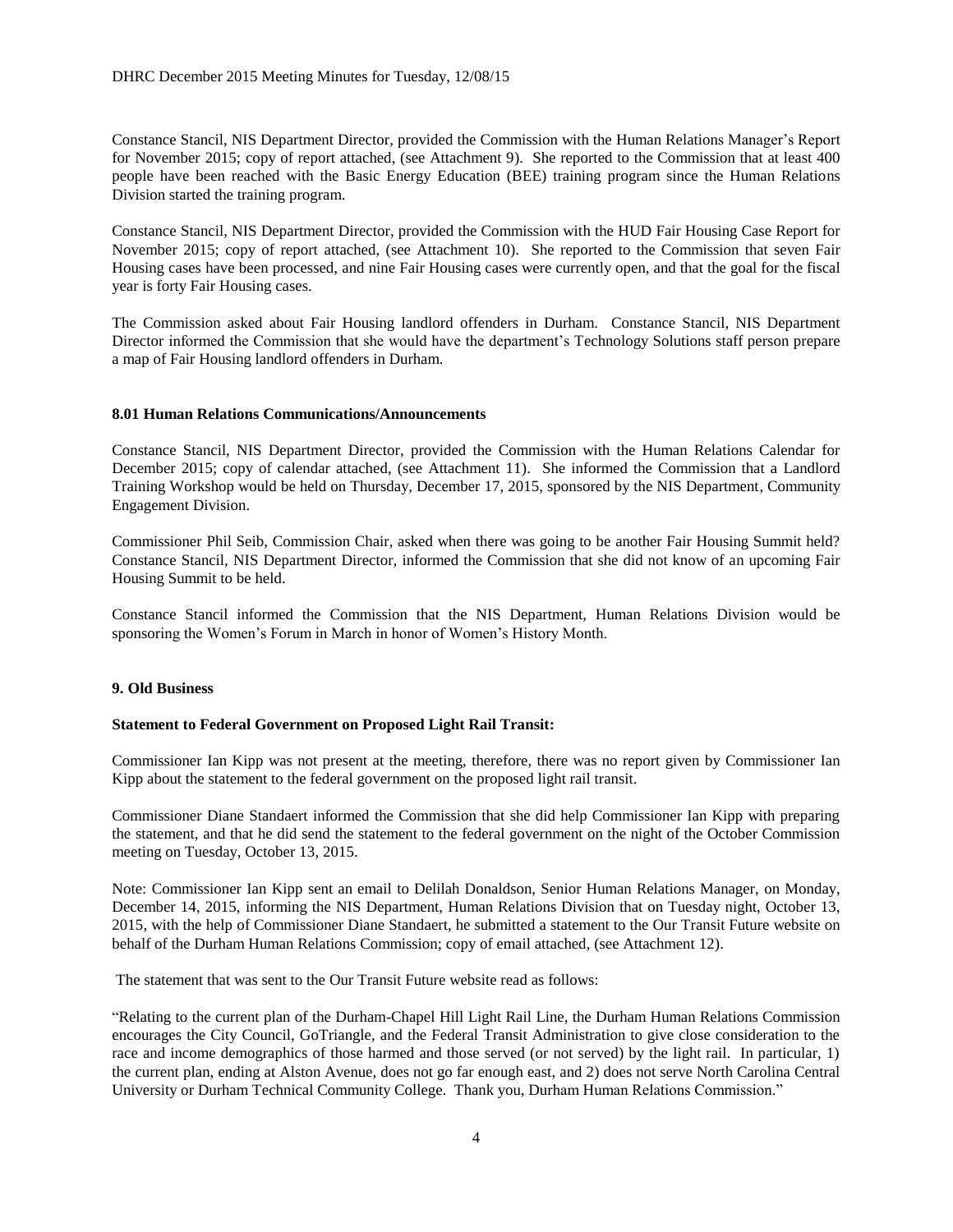## **City of Durham Human Relations Survey:**

Commissioner Phil Seib, Commission Chair, informed the Commission that he needs some help with preparing the survey, and wants to have six questions, four scale questions, and two open-ended questions.

Commissioner Gerri Robinson informed the Commission that she would help with the survey.

Commissioner Susan Austin informed the Commission that she would contact Human Relations Managers and see if they have done Human Relations surveys and can provide some input.

Constance Stancil, NIS Department Director, informed the Commission that she has staff that can translate the survey to Spanish.

Commissioner Phil Seib, Commission Chair, informed the Commission that he would send out an email to the Commission on what he wants to do on the survey.

#### **10. New Business**

#### **Bull City Connector Route Change:**

Commissioner Diane Standaert reported to the Commission that during a recent community meeting that she attended sponsored by SpiritHouse, it was brought to her attention that the Bull City Connector route no longer goes to the Durham Station. She informed the Commission that SpiritHouse interviewed riders to find out the impact of the route change, and they learned that because of the change, there is no easy way of making connections, forcing the public to walk multiple blocks to get to the station to make a connection to another route, which is adding 15 to 20 minutes to their work commute.

Commissioner Richard Ford informed the Commission that the Bull City Connector route change has been in various community discussions.

City Council Person, Don Moffitt, informed the Commission that GoDurham and GoTriangle are the main entities that determine the Bull City Connector routes. He suggested that the Commission ask GoTriangle to give the Commission a presentation about the routes, and why the Bull City Connector no longer serves the Durham Station. Commissioner Phil Seib, Commission Chair, agreed that it was a good idea to invite GoTriangle to make a presentation to the Commission about the Bull City Connector route change.

Commissioner Risa Foster made a motion to invite GoTriangle to give a presentation to the Commission about the Bull City Connector route change; Commissioner Ricky Hart seconded the motion; the motion was unanimously approved.

Commissioner Diane Standaert made a motion to invite SpiritHouse to give a presentation to the Commission about the impact of the route change at the same meeting that GoTriangle gives their presentation; Commissioner Risa Foster seconded the motion; the motion was unanimously approved.

Constance Stancil, NIS Department Director, informed the Commission that she would inquire with the Transportation Department Director, Mark Ahrendsen, to provide the contact information for GoTriangle to invite them to speak to the Commission, and she asked Commissioner Diane Standaert to provide the contact information for SpiritHouse to invite them to speak to the Commission.

Note: Delilah Donaldson, Senior Human Relations Manager, sent an email to the Commission on Thursday, December 10, 2015, with a Herald Sun news article about the Commission seeking input on the Bull City Connector route change; copy of email attached, (see Attachment 13).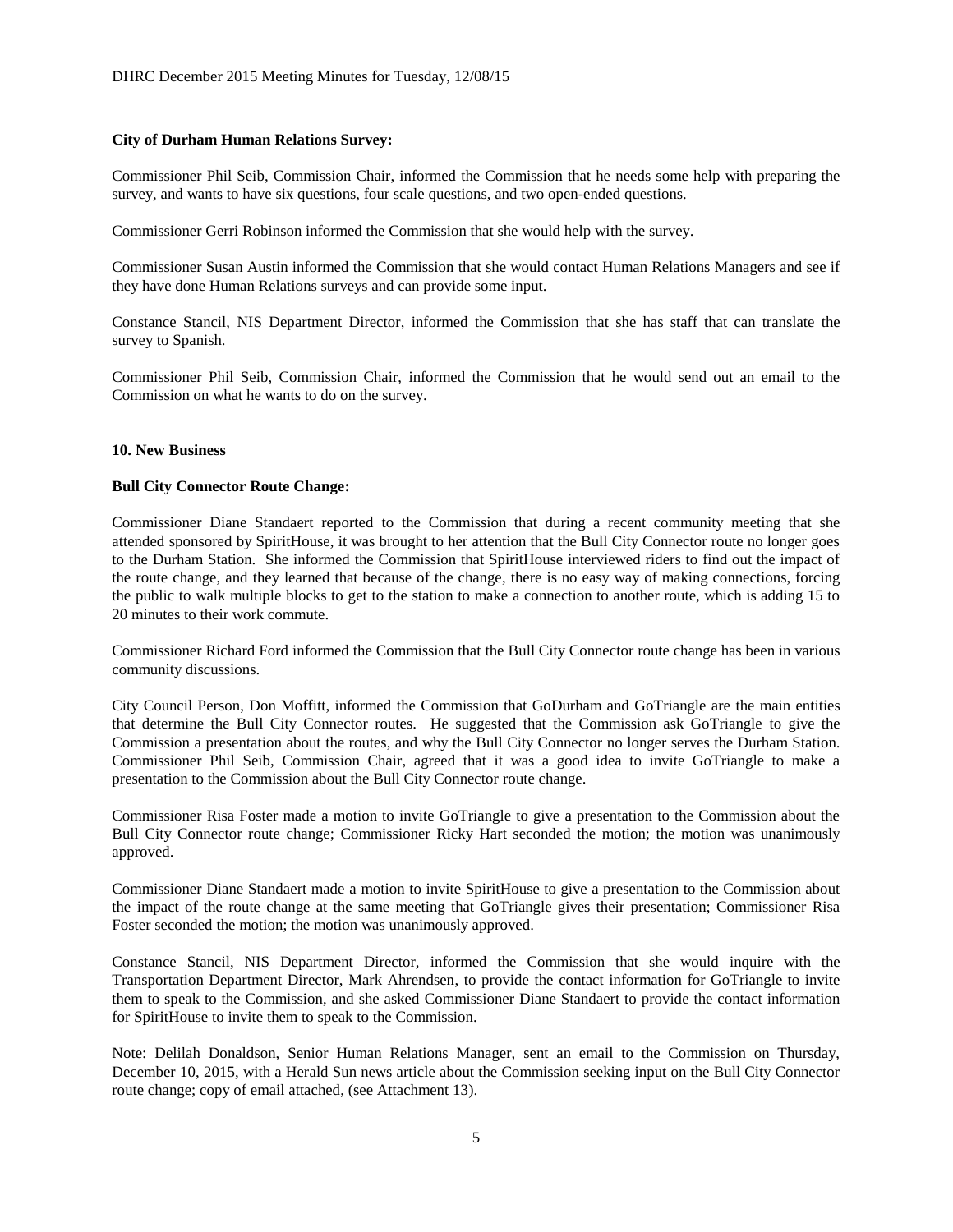## **Human Relations Awards Ceremony Subcommittee Creation:**

Commissioner Phil Seib, Commission Chair, informed the Commission that he would like to see a subcommittee formed for nominations of awards with Commission members that are not part of the Special Events Committee. The Commission discussed this, and it was decided that the Special Events Committee would continue to handle the nominations of awards and the planning of the Human Relations Awards Ceremony. The Special Events Committee Chair is Commissioner Ashley Taylor, and Commissioner Girija Mahajan is a committee member. Commissioner Risa Foster and Commissioner Diane Standaert also became members of the Special Events Committee.

The Commission decided to have the Human Relations Awards Ceremony in April 2016 instead of February 2016. The Commission discussed ways to get the word out about the nominations of award recipients and ways to promote the Human Relations Awards Ceremony event including the Commission's website, Commission's Facebook page, newspaper, and group emails by Commissioners.

#### **Development of Priority Subjects for 2016:**

Commissioner Phil Seib, Commission Chair, informed the Commission that he would send an email to the Commission asking for the top three priorities for the Commission for 2016, and then he would prioritize the top three priorities.

#### **Commission Statement in Support of Muslims:**

Commissioner Susan Austin stated to the Commission that she believes it would be appropriate for the Commission to adopt a statement against Donald Trump's statement against Muslims.

Commissioner Sejal Zota stated to the Commission that she believes the Commission has a role to play in treatment of Muslims in Durham.

Commissioner Diane Standaert reminded the Commission that a few years ago, the Commission voted to be a "Welcoming City" for all types of people coming to Durham. She also stated to the Commission that there was a current urgently of addressing Muslim issues and discrimination of religions.

Commissioner Ricky Hart stated to the Commission that the Commission could open itself up to attack if the Commission makes statements about protecting Muslims.

The Commission discussed making the statement more broad and removing Donald Trump's name from the statement.

Commissioner Risa Foster made a motion for the Commission to accept the statement without Donald Trump's name; Commissioner Girija Mahajan seconded the motion.

Commissioner Richard Ford made a motion to table the motion for the Commission to accept the statement; Commissioner Ricky Hart seconded the motion; the motion was not approved with four votes "For" the motion and six votes "Against" the motion.

The Commission discussed planning an interfaith event for community dialogue.

Commissioner Girija Mahajan made a motion to plan an interfaith event for community dialogue, as a friendly amendment to the motion for the Commission to accept the statement without Donald Trump's name; Commissioner Risa Foster seconded the motion; the motion and the friendly amendment to the motion was approved with six votes "For" the motion and two votes "Against" the motion.